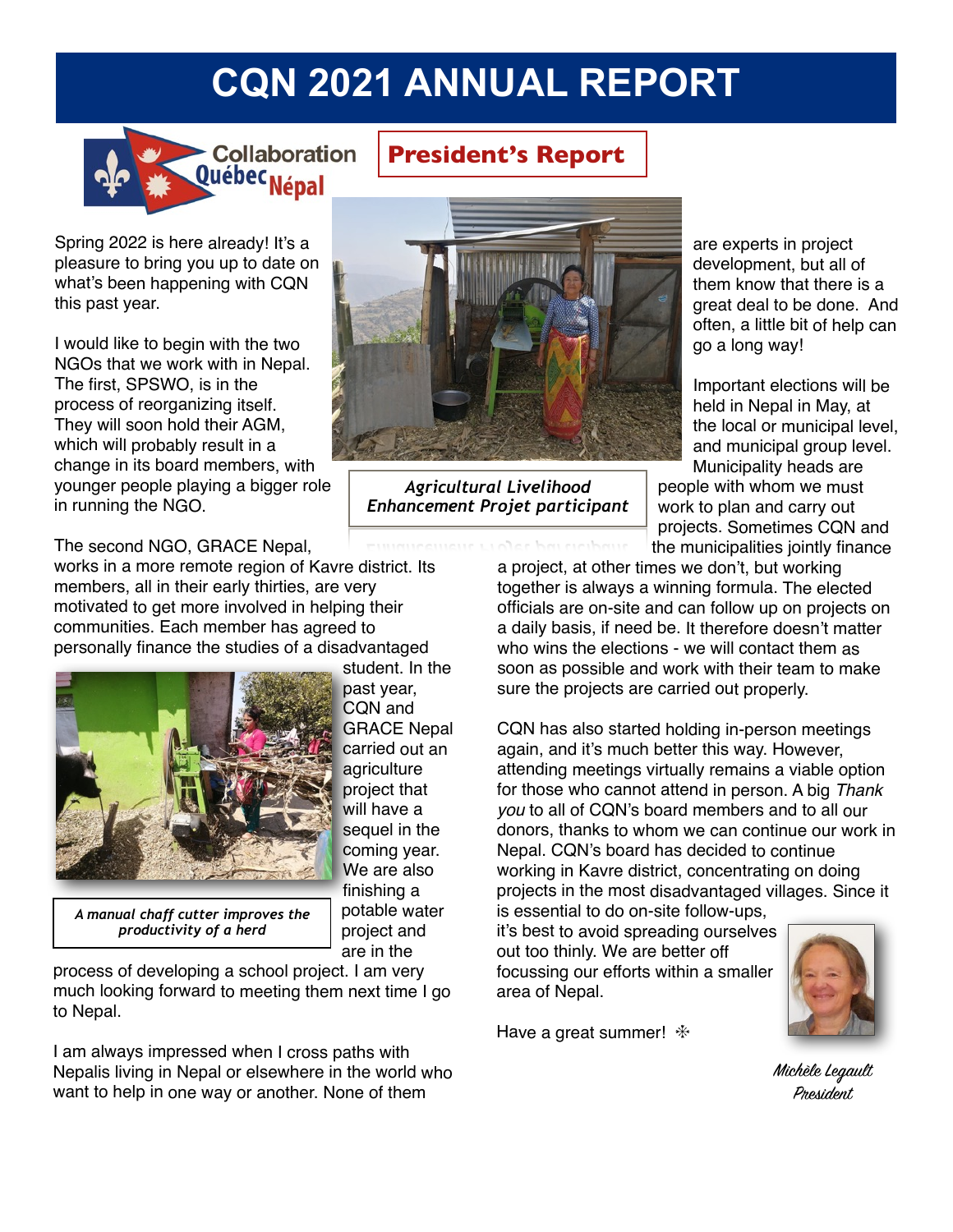#### COLLABORATION QUÉBEC-NÉPAL 2021 ANNUAL REPORT

### **Project Committee 2021-2022 Report**

In Nepal, as elsewhere in the world, the ongoing COVID-19 pandemic continued to disrupt everyday life. Once again, the pandemic greatly slowed down our initiatives and our projects. Let's hope that things will improve in 2022-2023!

CQN did, however, start working with a new NGO, GRACE Nepal, based in the district of Kavre, the area where CQN has always worked. GRACE Nepal (**G**lobal **R**esource **A**ction or **C**ommunity **E**mpowerment) was registered in August 2021 and is run by a group of trustworthy people with whom we have been working for the past several years. We carried out a **Livelihood enhancement** project with them.



*Many participants at the agricultural training workshops received a manual chaff machine*

The objective of this project was to improve the livelihood of marginalized rural families by means of a livestock development program. The project will help provide families with a sustained income, which will lead to better nutrition and food security through the integration of production with marketing channels.

Capacity building of local farmers was done through a rigorous one-week training on livestock management given by the *Bhumestan Milk Collection and Khuwa Production Center*. This training combined theoretical concepts and practical



*Construction of the Masrangi school reservoir tank*

exercises. Capacity building activities addressed issues such as improved breeds and shelter, sanitation and hygiene, forage, pasture and fodder management and disease control.

There was a great deal of interest for this project and 63 people participated, instead of the 30 planned for initially. At the end of the training, each of the 30 participants, several of whom are women, were given manual chaff machines (straw cutters) to increase livestock productivity. The 33 people who took the training but did not receive chaff machines were put on a waiting list. The additional machines will be purchased during the 2022-2023 fiscal year.



**63 people attended theoretical and practical agricultural training sessions**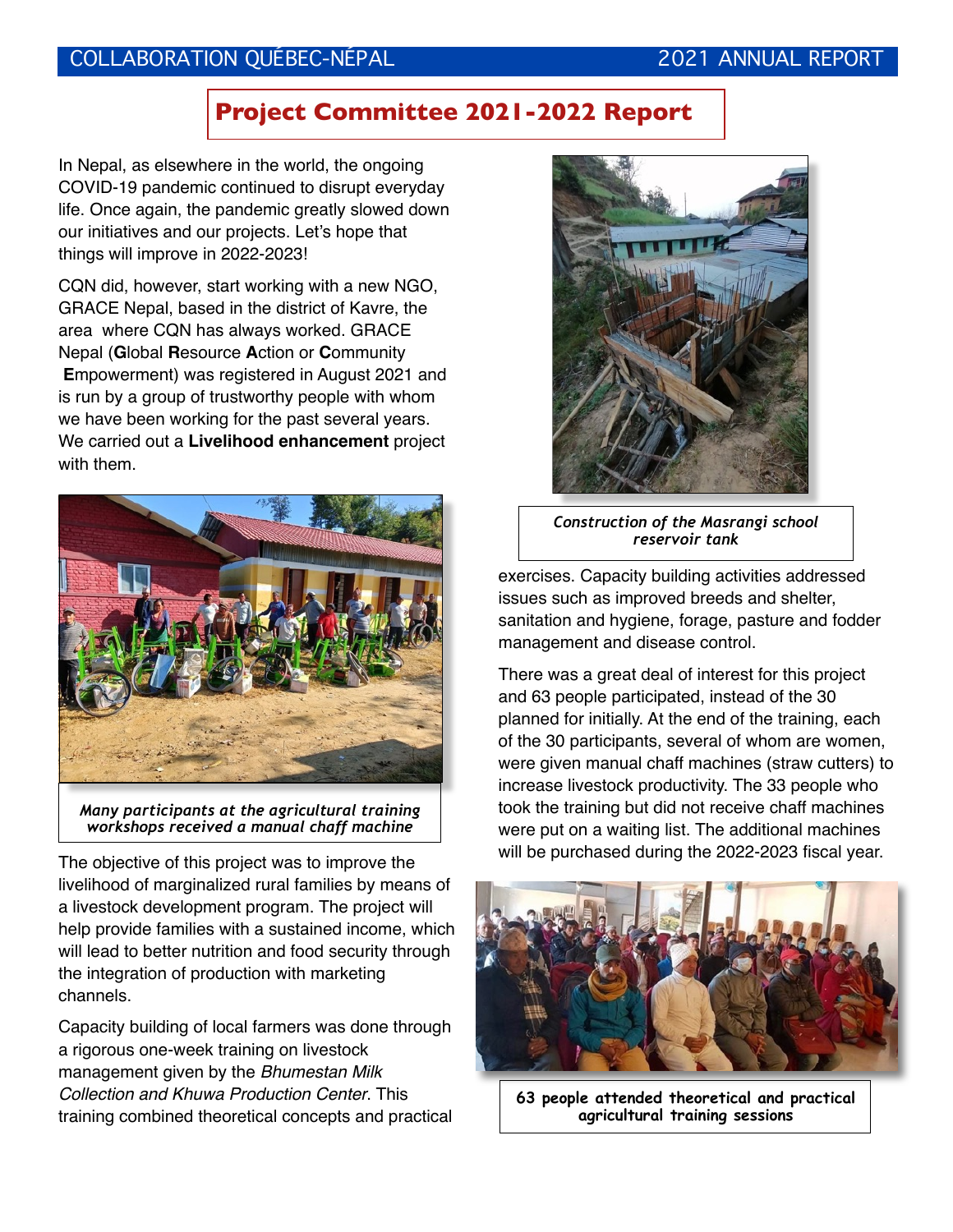#### COLLABORATION QUÉBEC-NÉPAL 2021ANNUAL REPORT

*Comité des Projets: Continued from page 2*



**Reservoir tank for the village of Masrangi**

Although a Nepalese member of CQN's board went to Nepal in January 2022 and met with the board members of the NGOs with which we work (SPSWO and GRACE Nepal) in Kathmandu, he did not have time to go the villages. We therefore asked Madhukar Bakhunchhe, a person exterior to the projects, to travel to the villages and evaluate our projects there. We have already worked with him on a project in the villages so he had our full confidence. He provided us with a report and photos.

As well as evaluating the Livelihood project we did with GRACE Nepal, Mr. Bakhunchhe also evaluated our water project for Masrangi village and school that was supposed to be finished in 2021. It was, in fact, not quite finished.

In addition to the problems brought on by the pandemic, the project was initially planned only for the village of Masrangi. They decided to include a neighbouring village and provide water to 100 houses instead of 26. They therefore were short of funds to finish. The extension to this project is planned for 2022-2023 and should be finished in the next year.  $*$ 

Anna Van Ermengen



**Treasurer's Report 2021-2022**

*C*ollaboration Québec Népal ended its 2021-2022 fiscal year with \$8,496.49 in revenues and \$7500.67 in expenses, resulting in a net gain of \$995.82.

The share of the budget dedicated to projects remained the largest expense, at 97.7% of all expenses.

CQN ended its year with a balance of \$995.82.

Private donors were generous, as always, with \$8,451 donated.  $*$  Anna Van Exmengen



Treasurer

#### **Collaboration Québec Népal wishes to thank all its members, individuals, foundations, sponsors and organisations who, through their generosity, help us carry out our mission.**

## **THE MISSION OF COLLABORATION QUÉBEC-NÉPAL**

**To work in collaboration with Nepalese communities to improve the quality of their lives via various projects and initiatives in areas of infrastructure, education, health, agriculture and the environment.**